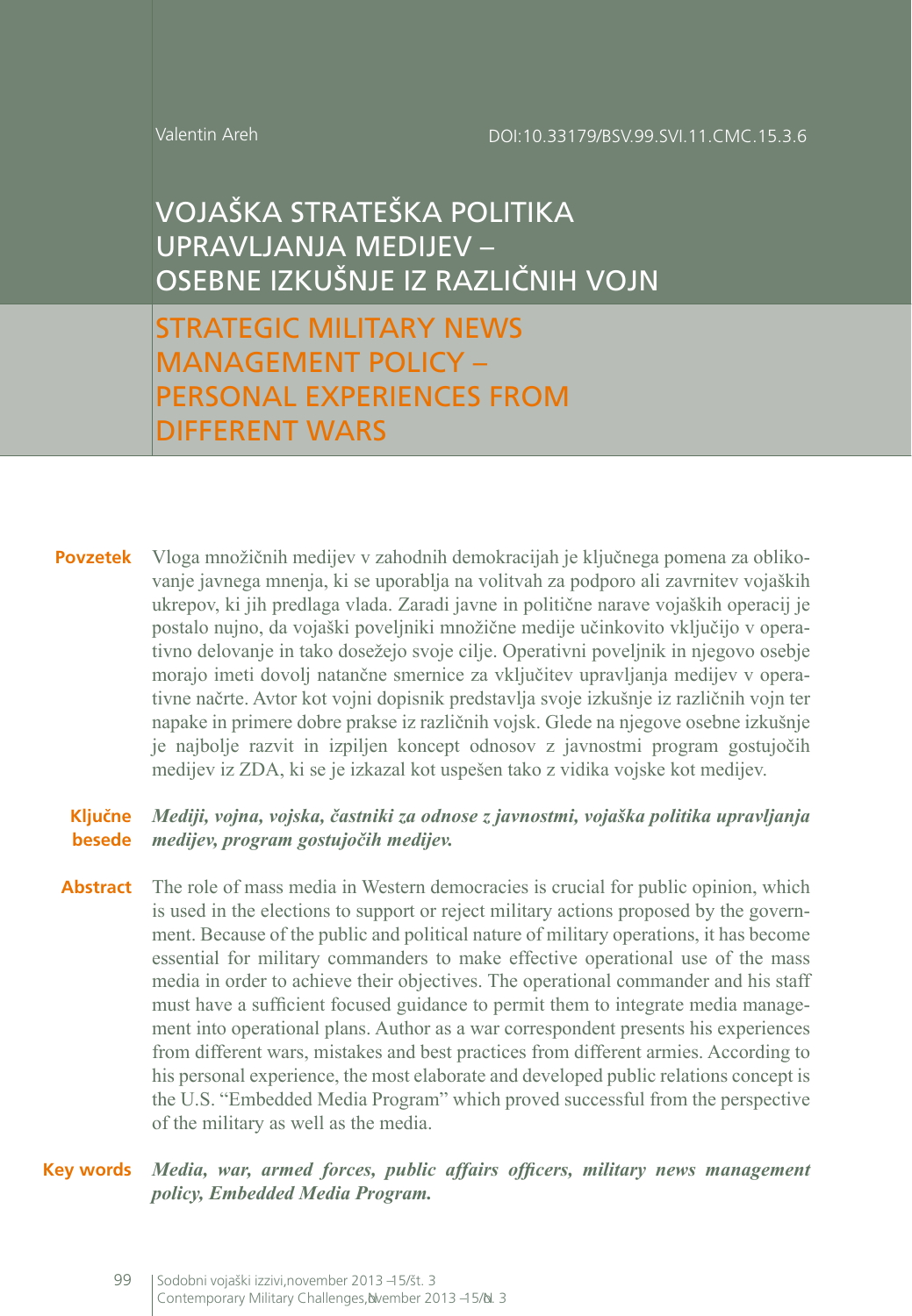The press and the military have different military news management policies created by different missions, as well as different goals with regard to wartime news coverage. To fully understand the term "management" it has to be defined. Most of the modern scholars define the term "management" as planning, organizing, staffing, leading and controlling. All managers at all levels of every organization perform these functions, but the amount of time a manager spends on each one depends on, both, the level of management and the specific organization (Benowitz, 2001, pp. 5, 6). Media management policy for covering armed conflicts is directed by specific mission-related goals. According to Paul and Kim (2005, pp. XV), we can talk about two main mission-related goals of media in democracies, namely to uphold obligations to the public and to achieve profit. It is editors who decide why media should cover a specific military mission and to what extent. In the beginning and at the end of the decisionmaking process, the same general question always occurs: is this story interesting for the public (viewers/readers/listeners)? If the public shows interest in specific stories, the media respond with more extensive coverage. If the public shows no interest at all, there are almost no stories. Nevertheless, we have to be clear and not confuse the phrase "public shows interest" with the term "public interest", which refers to the "general welfare". The exact meaning of the term "public interest" is not always clear and it is central to policy debates, politics and democracy. On the contrary, the phrase "public shows interest" is quite clear, because ratings show what kind of stories the public prefers and in what kind of stories they show less interest. Johnson (2003) has reported that average cable news viewership has tripled in the United States during the war. In the first 19 days of the war, Fox News Channel averaged 3.3 million viewers, a 236% increase from the weeks preceding the war. CNN: 2.7 million, up 313%. MSNBC: 1.4 million, up 360%. With more viewers, TV stations achieve more profit and uphold obligations to the public. We could also talk about two main mission-related goals of the military in Western democracies, namely to achieve operational success and to maintain operational security. The difference is obvious when we talk about goals for news coverage. The media want to gain access to newsworthy information; provide newsworthy information to the public; fulfil obligations to the public; build market share; as well as maintain quality of news, objectivity (tell both sides of the story), accuracy and credibility. Military goals for news coverage, on the other hand, are the following: do not allow news coverage to compromise operational security; fulfil legal obligations regarding press access; use news coverage to support military mission; obtain good public relations; build credibility and support information operations. Despite these key differences, the military and the press do share certain commonalities. Both aspire to a high level of professionalism, and both focus on serving the public, albeit in very different ways. The military exists to defend and protect the state and its territory, while the press exists to keep the public informed. Both roles are considered critical to a healthy democracy (Paul and Kim, 2005, pp. XIV, XV). **Introduction**

> The press and the military have different missions and goals; therefore the question of media access to the battlefield has regularly generated. Why is access to the battlefield so important for the media? Media cannot afford to rely solely on military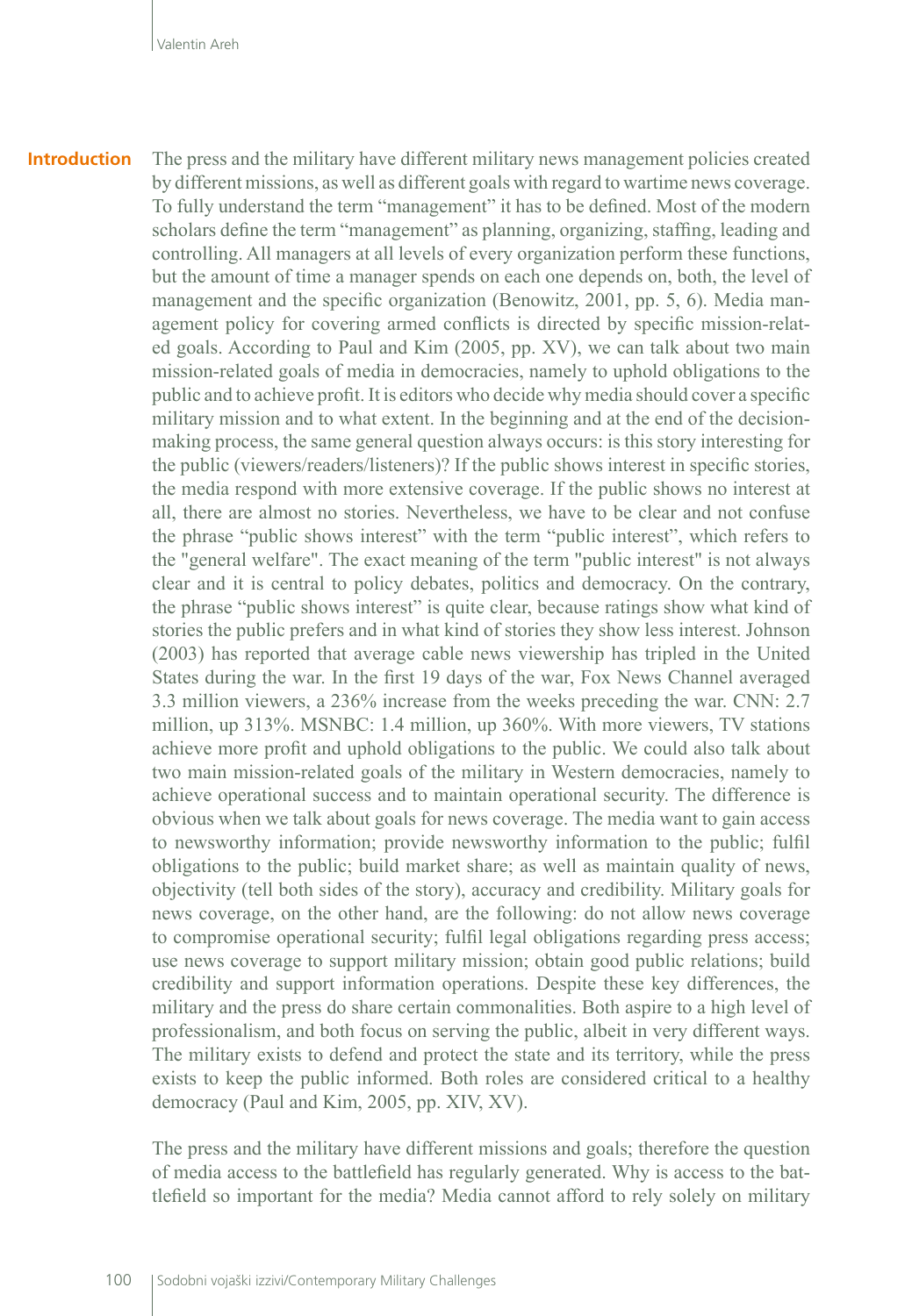information, but must rely on verified information. The press must seek out multiple witnesses, ask various sides for comments and use other techniques. This approach of verification is what separates journalism from propaganda. Journalists, who work for the media, must be loyal to, both, the citizens and the public interest. Their role is very important for the society, since democracy depends on citizens having reliable, accurate facts put in a meaningful context. Military commanders need to understand the purpose and function of the role of the media in war reporting: the news media should serve as an independent and honest link between the military at war and the wider civilian society it is sworn to defend. The lack of knowledge and experience of military operations as well as military personnel is a recipe for frustration, bewilderment and error (Offley and Sword, 2001, pp. 14, 15).

In this paper, we try to show different relations occurring between the military and the media, as both sides struggled to develop an approach to reporting operations. We do not discuss what kind of military news management model would be perfect for the media, because really - there is nothing to discuss. It is a fact: a war correspondent is a journalist who covers stories first-hand from a war zone; therefore it is logical that the media want nothing more than a full and unlimited access to the battlefield. From the military point of view, however, this approach could represent a security risk. Our attempt is to present our experiences regarding the type of the military news management model, which has from the point of view of, both, military commanders and the press representatives, so far proven to be the best balance between the media and the military.

## **1 BALANCE BETWEEN THE MILITARY AND THE PRESS**

The operational commander and his staff must have a thorough understanding of the media's historical and potential role in military operations. As we can see, this role is diverse and complex as military–media relations are in Western democracies. Of course, the commander cannot afford to rely upon ingenuity and upon selective applications of lessons learned in an effort to minimize his public affairs losses and limit damage to his mission. He needs thoughtful, comprehensive doctrine which recognizes the media's presence as an operational asset and articulates the means to employ that asset to best advantage (Shaffer, 1997, p. 1). The role of media is especially important during the war; so important that we could talk about a "diffused war". The term used by Hoskins and O'Loughlin (2010, pp. 3) refers to a new paradigm of war in which the mediatisation of war enables a more diffuse causal relations between action and effect, creating greater uncertainty for policymakers in the conduct of war. Mediatisation, causality and decision-making can shape and reinforce one another in ways that make "diffused war" a coherent and intelligible paradigm.

According to Ulrich Keller (2001, p. 251), the first media war in history was the Crimean War (1853–1856). This was the first time that the public could read about the reality of warfare. Angry and shocked, the British public backlash from journalist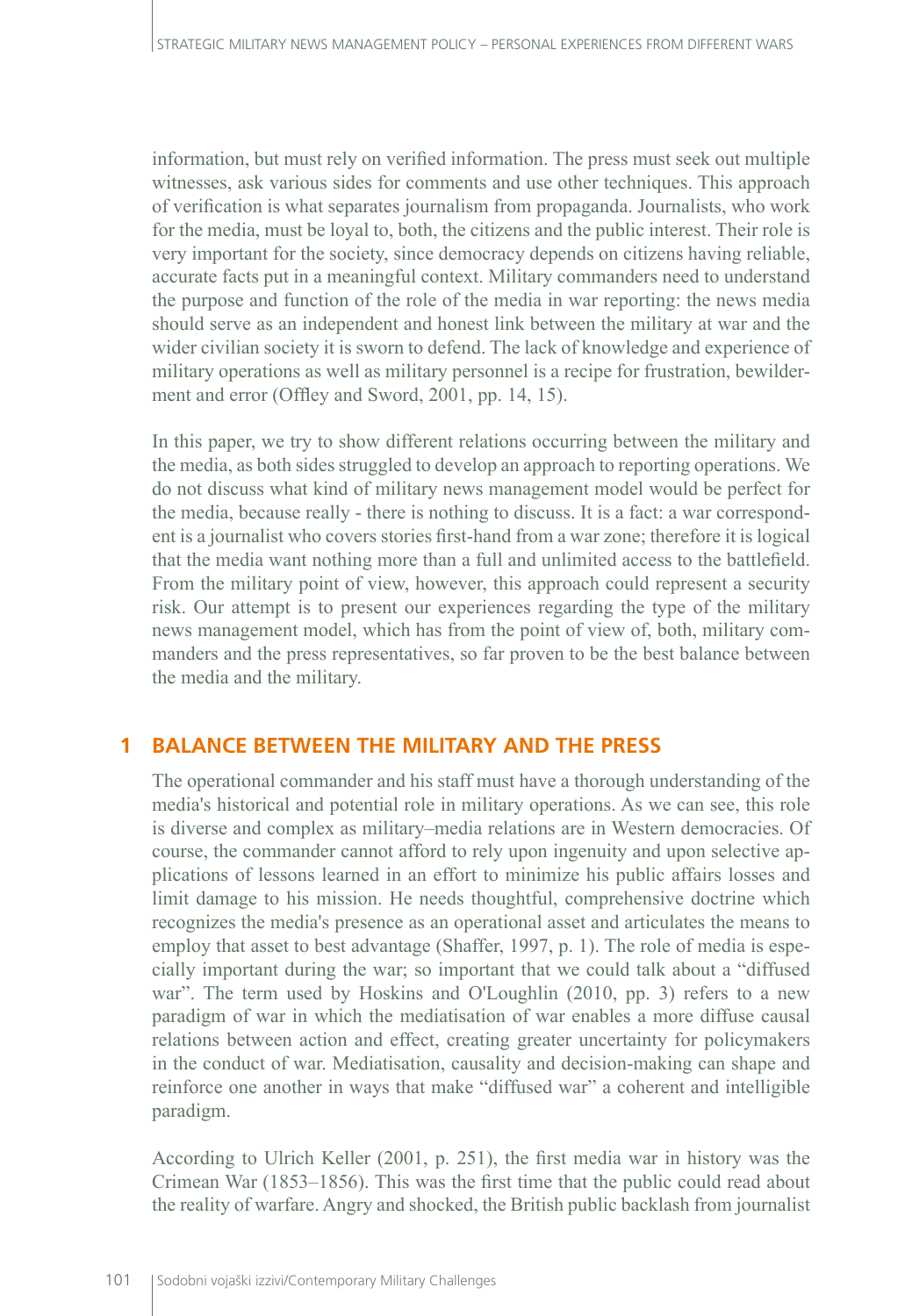reports led the government to re-evaluate the treatment of troops and change some political decisions. The World War I (1914–1918), World War II (1939–1945) and Korean War (1950–1953) were characterized by rigid censorship. All states in conflicts imposed strict censorship on reporters. Patriotic coverage resulted in the full support of the people for the war effort. Only those reporters who agreed to full military censorship were given accreditation and allowed into the war theatre (Venable, 2003, pp. 66–71).

U.S. intervention in Vietnam War (1965–1973) was the first to be televised and the first of the modern era fought without military censorship. Technology enabled rapid transfer of information and images. But daily military briefings did not portray the same information that journalists had seen for themselves out in the field with the units. By 1960s and 1970s, television was present in the majority of U.S. homes, and military leaders would later blame the television news coverage in particular for eroding public support for military action in Vietnam. Since the Falklands conflict (1982), U.S. and U.K. military news management policy has been formulated as a response to the "myth of Vietnam" (Tumber and Palmer, 2004, p. 2). According to this myth, unsympathetic coverage produced by journalists with unlimited access to the battlefield and the help of technology turned public opinion against the war. Although Hallin (1989) showed this not to be the case (media coverage was only unsympathetic at the end of the war, after American public opinion had already turned), the myth has fulfilled a useful action for the military in the U. S. and in U. K.: it legitimized increasing control over the media (Lewis, 2006, p. 4).

By the time of the Gulf War (1991), experience in the Falklands, Grenada (1983), and Panama (1989) had led the Pentagon and the U.S. Ministry of Defence to develop a model of news management that severely restrained the media's ability to report. The fact that restrictions were imposed both on news content and access to the war weighs the news value of the photograph, film or videotape. The military blocked journalists' access to the war zone. In the Gulf War (1991), the media were unsatisfied, attacking the U. S. government for restrictions over the press. Public affairs officers grouped journalists who wanted access to the military units into small pools with escort officers, and the military units provided the transportation. Limitations on the transportation and the vast distances covered in the operation resulted in many journalists covering operations from hotels and reporting information from the formal briefings provided by the military. While there was no censorship in place, the inability of journalists to move freely about during the combat operation resulted in managed reporting (Sidle, 1991, pp. 62–73). Many military leaders painfully distrust the media and are cautious about what gets out to the press. One possible explanation for the army's distrust of the news media is that journalists do not always take the time for accurate reporting. In many cases, news media rush to deadline. Attribution, a fundamental part of news reporting, is often absent, and essential military terminology and critical facts are sometimes incorrect. In some cases, stories are completely fabricated (Miracle, 2003, p. 45). The underlying problem is that the military and the media hate each other, because soldiers nor reporters understand the nature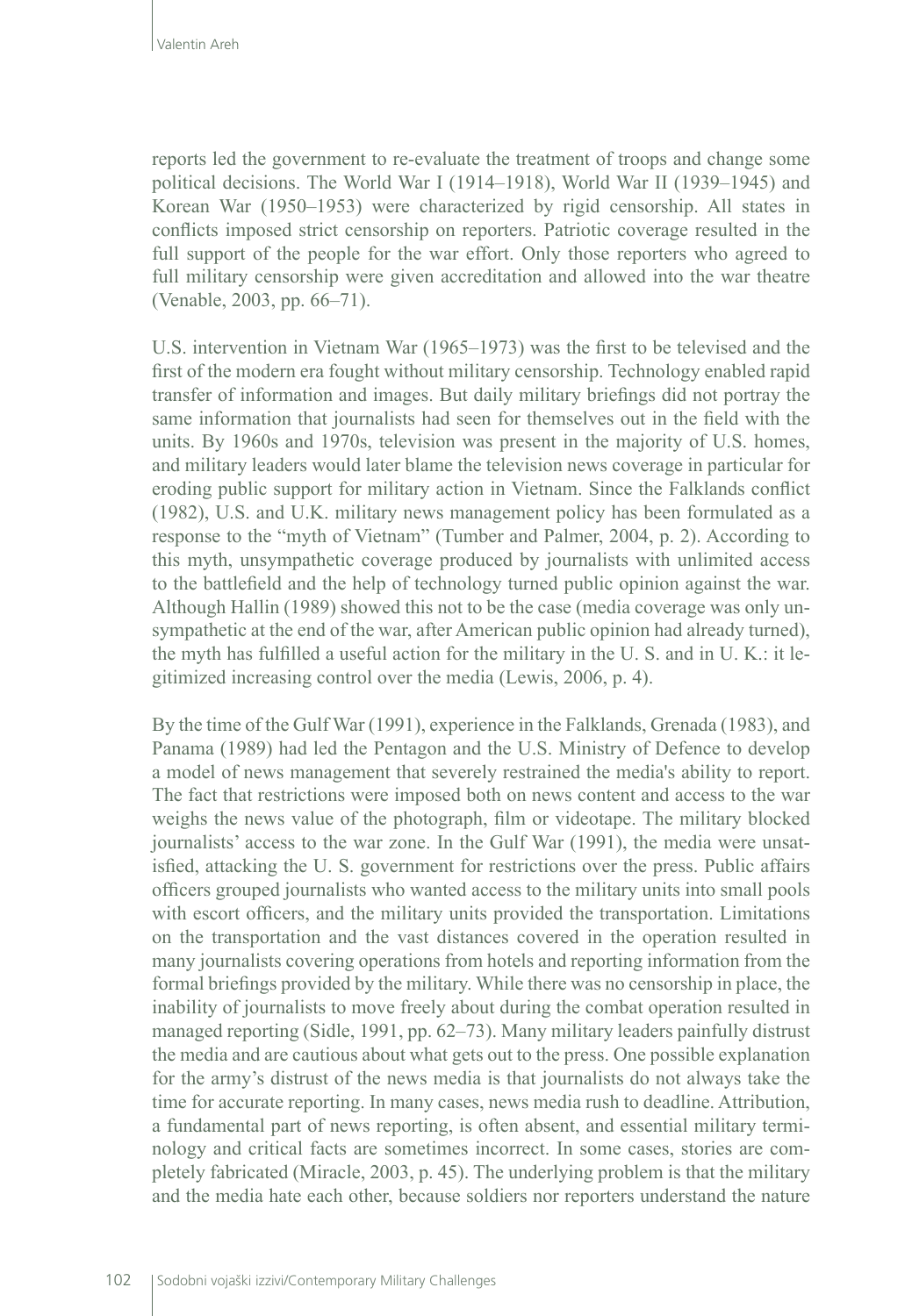of war. The soldiers understand fighting. The journalists understand communications. Neither group knows that the political impact of combat depends on the communication of the fighting (Noyes, 1992, p. 33).

Before the War in Iraq (2003), representatives of the largest mass media in the U.S. and the EU required from the U.S. military news management policy without rigid restrictions over press. Journalists were frustrated by the rules of engagement during the last Gulf war. They threatened to blockade coalition pool reporting and military news conferences. The U.S. Government also faced a problem of counteracting the propaganda coming from the Saddam Hussein regime and Iraqi government. Before the war, there were approximately 200 foreign reporters in Baghdad. They were working under severe restrictions and were able to report government stories only. Therefore the Pentagon developed a new public relations concept known as "Embedded Media Program". In comparison to the Gulf War of 1991, where the Pentagon controlled the news as tightly as possible, the war of 2003 was a wide-open affair for selected reporters.

# **2 PERSONAL EXPERIENCES FROM DIFFERENT WARS FROM 1991 TO 2003**

Numerous national and international initiatives attempted to collect experiences and lessons learned from the past about relations between the press and the military. Some of the official military reports tended to be open, while others were restricted or classified. Most of the analyses were conducted by the military. Here, we want to present experiences and lessons learned from a war correspondent's point of view. As a war correspondent with fifteen years of experience from places such as the Balkans, Chechnya, Afghanistan and Iraq, I would like to briefly introduce some of my lessons learned. Before the War for Slovenia, I had been member of the Yugoslav People's Army for a year. Later, I was member of the Slovenian military forces (Slovenian Territorial Defence). I worked as correspondent from different wars from Croatia (1991) to Iraq (2003), mainly for American-Slovenian private television company POP TV, Associated Press Television News and other media.

## **2. 1 War for Slovenia (1991)**

War for Slovenia was an armed conflict in the former Yugoslavia that arouse between the Slovenian security forces and the Yugoslav People's Army following Slovenia's declaration of independence on 25 June 1991. It lasted from 27 June 1991 until 7 July 1991, when the peace agreement was signed. As a soldier, I noticed that almost no restrictions applied for the media on the Slovenia's side, including the media who supported the action of the Yugoslav People's Army. Because the press in the former Yugoslavia was frequently infiltrated by the domestic intelligence and security agencies like the State Security Administration (SDB – Služba državne bezbednosti) and the military Counterintelligence Service (KOS - Kontraobaveštajna služba), this approach could have represented a security risk for Slovenians. The actions of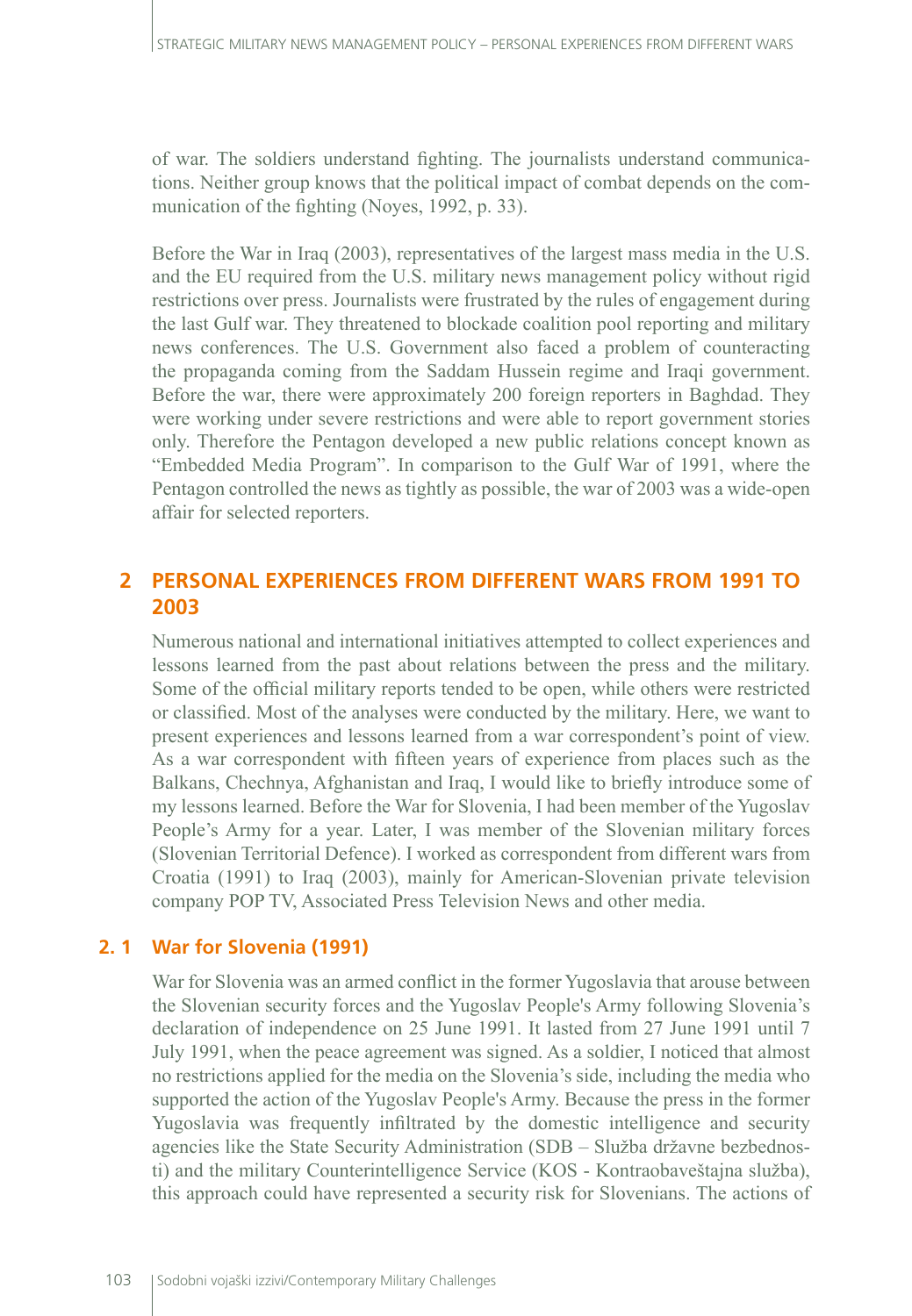the Slovenian forces were successfully integrated with the military news management policy. An international media centre was established in the Slovenia's capital Ljubljana and Slovenian Prime Minister, and chiefs of the military and police forces provided the reporters with comprehensive briefings. Domestic and foreign media representatives were able to see action on the ground, in the field with the units, almost without any restrictions. The Slovenian government successfully presented the conflict to the foreign media and their public as the story of a small country fighting against one of the biggest armies in Europe to win democracy and independence from an authoritarian Yugoslav communist state,. They attracted considerable international media and public sympathy. The Yugoslav People's Army wanted to severely restrain the media's ability to report, but it was unable to control the media or the territory. At Ljubljana Airport, Yugoslav troops killed two Austrian journalists. However, the war was too short to analyse the impact on news management during combat activities.

## **2. 2 Balkan Wars (1991–2000)**

The Croatian War for Independence (1991–1995) was fought between the forces of Croatia, which had declared independence from Yugoslavia, and the Yugoslav People's Army, and Serbian local and paramilitary units, some of them created by Serbian Secret Service (such as the Arkan's force). The Bosnian War (1992– 1995) was an armed conflict between Serbs, Bosnians and Croats in Bosnia and Herzegovina, including forces from Serbia, Montenegro and Croatia. The war was characterized by brutality, ethnic cleansing, massacres of civilians, bitter fighting, indiscriminate shelling of cities and villages. The media described the War in Bosnia as the most devastating conflict in Europe since the end of the Second World War. The Kosovo War (1998–1999) included armed clashes between Serbian security forces and ethnic Albanian rebels (Kosovo Liberation Army), which broke out in February 1998. After a year of fighting and infliction of many civilian casualties, the peace talks did not bring any results. Even more, the conflict grew into a fullscale war in March 1999. The war ended with NATO intervention against Serbian forces. The Macedonian War (2001) was the insurgency in the north of the Republic of Macedonia which took place between February and August 2001. It was an armed conflict between ethnic Albanian rebels (former Kosovo Liberation Army members) and the security forces of the Republic of Macedonia.

During the Balkan Wars, the Yugoslav People's Army and Serbian security forces were using outdated military news management policy. It was based on the same theoretical dispositions, which had been established in the communist states. To understand it, we have to briefly describe the nature of the system in the former Yugoslavia. All media in former Yugoslavia were controlled by the state. Censorship was backed in cases where performances did not meet with the favour of the leadership. The ruling authorities viewed media as a propaganda tool, and widely practiced censorship to exercise almost full control over the information dissemination. To control the media, the ruling authorities were also using SDB and KOS, which controlled foreign reporters in the country. SDB was responsible for the terrorist attacks,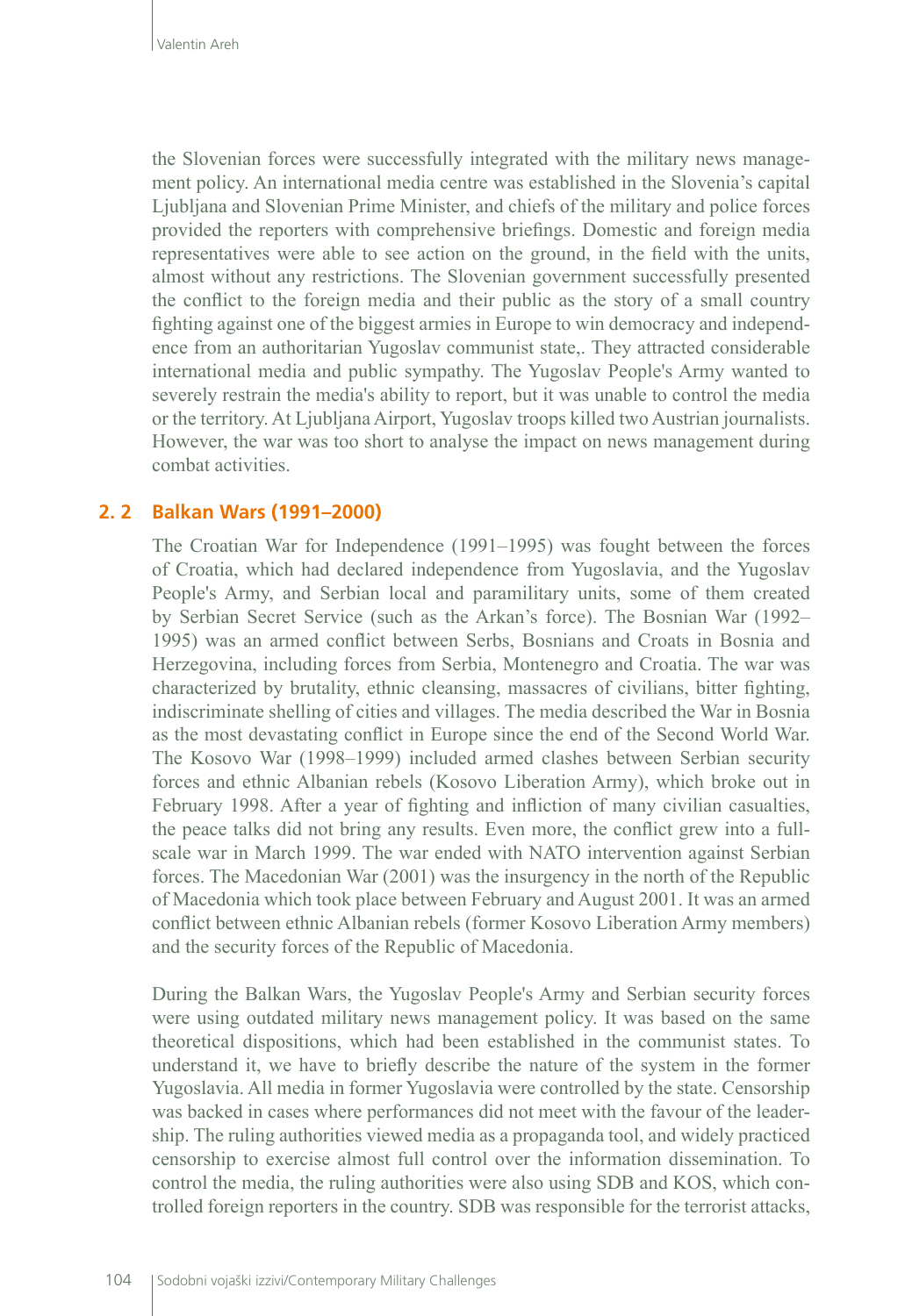eliminations and kidnappings of dozens of enemies of the state, within Yugoslavia and internationally. It was responsible for providing press with the propaganda information against Western capitalist states, including conspiracy theories. Yugoslav media were deliberately provided with number of information which was only partly true. Those pieces of information where usually repeated and dispersed over a wide variety of media in order to create the chosen result in audience attitudes. This strategy was present in the media strategy of Yugoslav and Serbian government even after the fall of communism in 1991.

My experience with KOS officers as a soldier of the Yugoslav People's Army could demonstrate the aforementioned strategy. When I was a soldier in the Zeljava military airport near Biha**č**, KOS officers provided us with weekly briefings about the political situation in Yugoslavia. After ethnic conflicts between Croats and Serbs continued to increase, KOS officers forbade us to watch, listen or read any Slovenian or Croatian media news. In the beginning of the 1991 their weekly briefings included propaganda information against Western capitalist states and conspiracy theories (to discredit Slovenian and Croatian leadership). For example, they were talking about "top secret information which must not be told to anyone". They for example said that Slovenian president Milan Kučan had been born in Serbia, that he was Serbian by nationality and that he secretly worked for Belgrade. They also said that Slovenian Minister of Defense Janez Janša had taken large sums of money to Austria and had bought a house, where he would stay during possible conflict between Slovenian and Yugoslav troops; that the President of Yugoslavia, a Slovenian, Janez Drnovšek was gay; that Croatian president Franjo Tudjman had brought to Croatia 4,000 fascist soldiers from Germany and Australia to fight against Yugoslav soldiers, etc. Of course, they told us straight away that we "have nothing to fear because they are poorly armed and we are members one of the strongest armies in the world". When war in Slovenia started, KOS officers told us that they received fully confirmed information that all Slovenian leaders, including Kučan and Janša escaped to Klagenfurt, Austria and left Slovenian soldiers to fight Yugoslav troops alone. All this information was false.

During the Balkan Wars, Yugoslav and Serbian officials divided reporters into two groups, with two different news management systems:

a) Domestic reporters and foreign journalists from the countries who supported Yugoslav or Serbian government policy (unofficially they were using a term "friendly reporters").

"Friendly reporters" were mainly Serbian journalists; only few of them were foreign press representatives. Patriotic coverage by the main Serbian media resulted in the Serbian public's support of the war effort. In the beginning of the Croatian War, Yugoslav and Serbian security forces or Serbian paramilitary units provided "friendly reporters" with the status of embedded reporters. They were able to join the troops in the frontline and had full and free access to operational combat missions and limited access to mission preparation. Their news was monitored. If their reports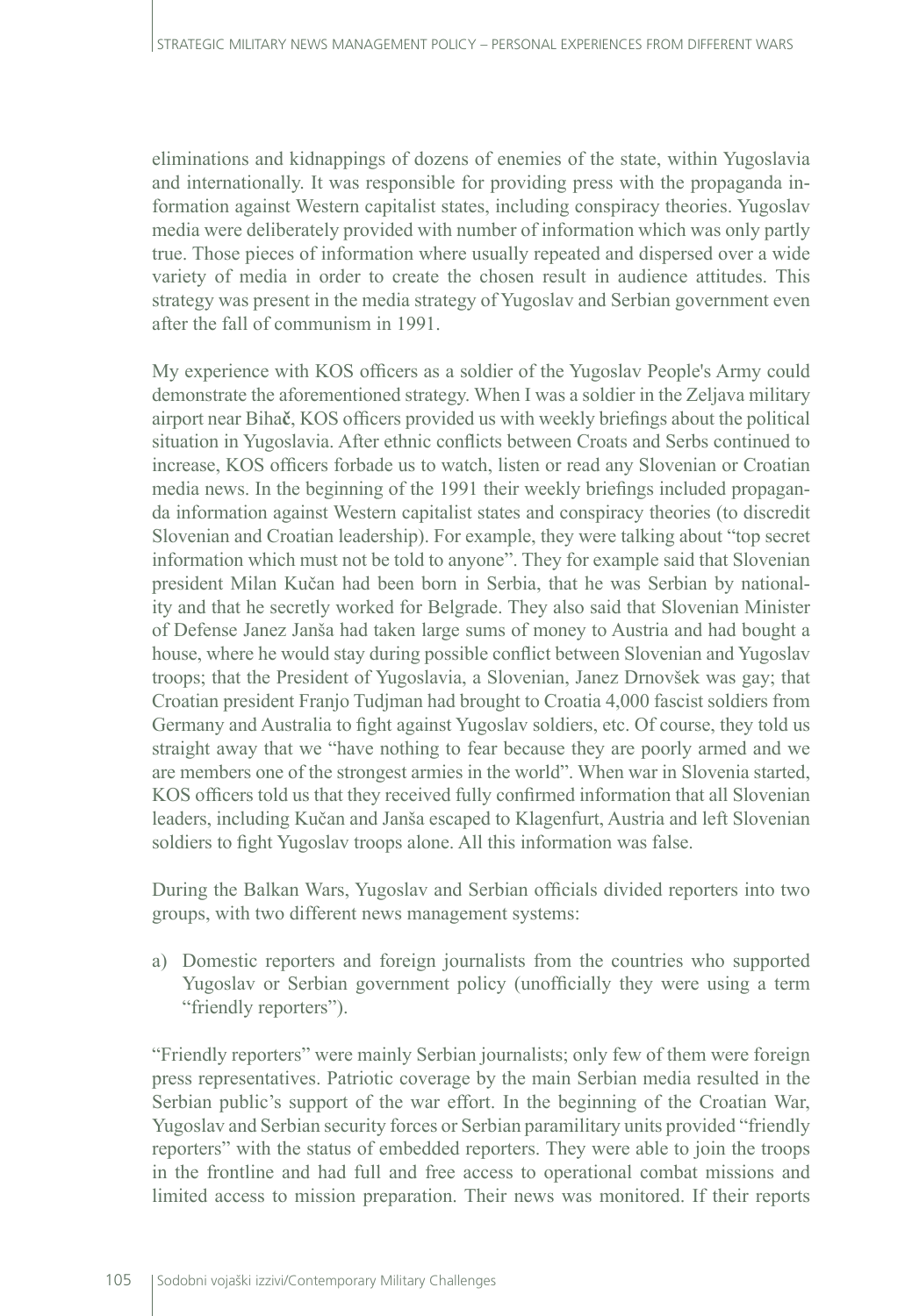did not support the state policy, they lost confidence and special status. After the war, some Serbian editors and journalists confirmed that the government, military and secret service imposed a large number of orders, bans and instructions on how to report about the war. Especially KOS provided them with false "exclusive stories about crimes against Serbian civilians". The secret service was using the majority of "friendly reporters" for spreading false information and conspiracy theories. With the weakening of the SDB's position a year before the dissolution of Yugoslavia, the secret service of the Yugoslav People's Army (KOS) strengthened its position. KOS was spreading numerous conspiracy theories to the press (such as the information that the town of Dubrovnik was being defended by 30, 000 fascist soldiers and 7,000 Kurdish terrorists when, in reality, Croatian military forces in the area were at that time virtually non-existent; or the information that Vatican and Germany wanted to destroy Yugoslavia to impose a "Fourth Reich") and carried out terrorist attacks like "Operation Opera Orientalis". Operation involved diversions, the spreading of misinformation, and psychological warfare. This strategy resulted in the Serbian state-run press creating an atmosphere of fear and hatred among Yugoslavia's Serbs by spreading exaggerated and false messages of ethnically based attacks by Bosnian Muslims and Croats against Serbian population. According to Serbian police officers who fought in the Croatian and Bosnian War, a small number of "friendly reporters" received from SDB and KOS officers not only instructions on how to report, but they were also working for the secret service. I was later able to confirm these statements in the interviews with some of the retired secret agents. I was surprised when during the first phase of Croatian and Bosnian War, two journalists (who did not have access to the non-Serb military positions) asked me about Croatian or Muslim military strength, moral, armament, number of tanks or artillery pieces in specific positions. These questions could indicate they were working for the secret service.

After the first few months of war and a full access to the battlefield were over, "friendly reporters" were given limitations. During the battle of Vukovar (August – November 1991), when international public was shocked by the brutality, ethnic cleansing and indiscriminate shelling of the town, the Yugoslav People's Army commanders denied "friendly reporters" unlimited access to operational combat missions, although the commanders of some Serbian paramilitary units or Serbian forces in Bosnia did not respect this denial. After British reporters revealed the existence of concentration camps in Bosnia and Herzegovina (1992), Bosnian Serbs imposed severe restrictions on all foreign reporters. In the Kosovo War, these restrictions were fully respected. The most severe restrictions were imposed on press coverage.

b) All other media representatives.

Just a few of them with good local connections had an opportunity to get access to the local Serbian troops and the frontline, like "friendly reporters", without the obligation to report a pro-Serbian stance. Most of the foreign media representatives were presented to the military and the police force like potential spies and more likely enemies of the state, if they did not openly support Serbian political and military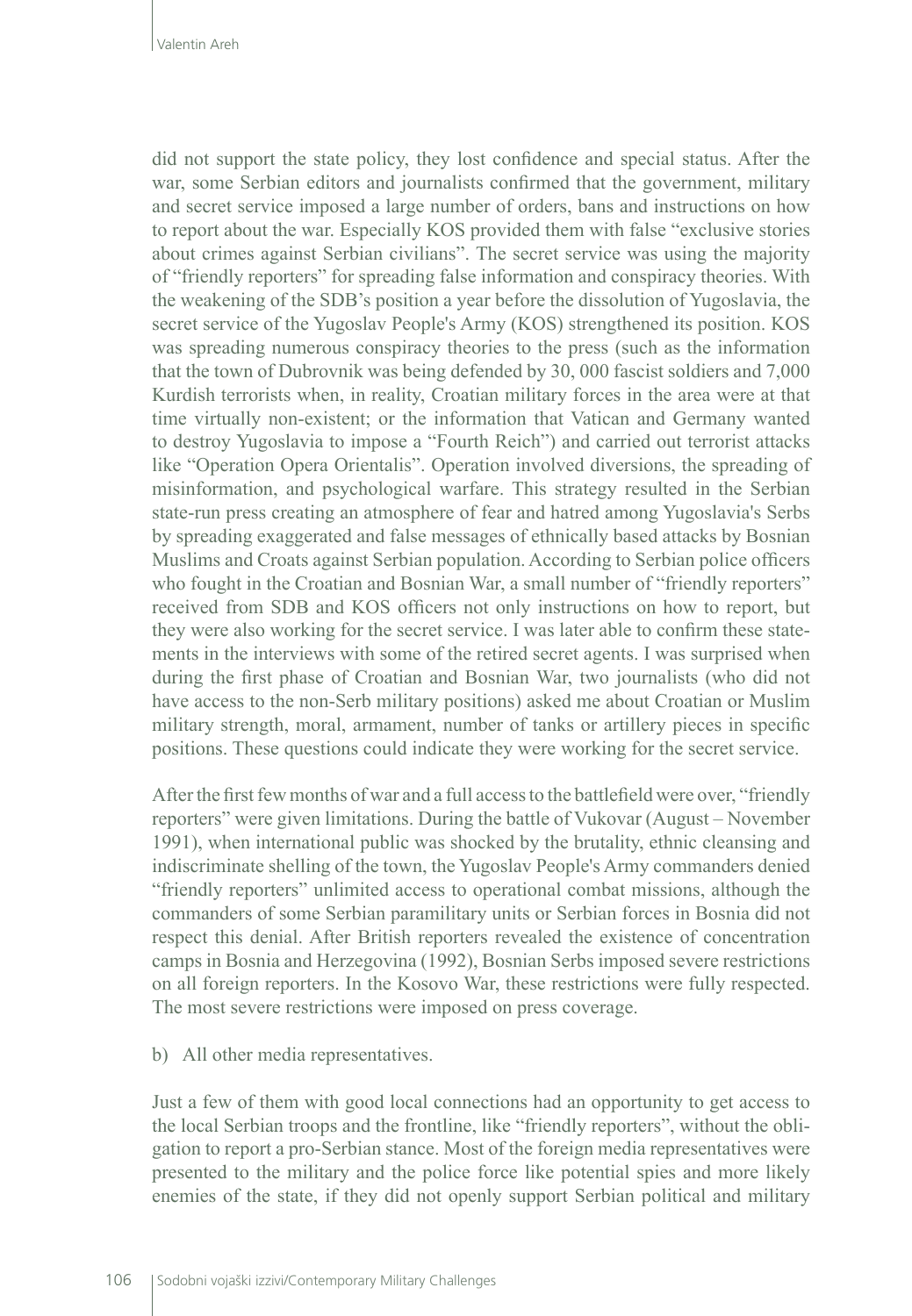actions. For them they imposed hard restrictions both on the news content and access to the frontline. It was impossible to get permission for access to the battlefield, frontline or approval to go on the territory which is under control of opposite forces. Most of Yugoslav People's Army commanders and later commanders of the Serbian troops were arrogant and sometimes brutal to the foreign reporters. Many reporters were robbed, harassed, imprisoned, beaten, tortured and killed. Approximately 75 journalists have died in the wars in the former Yugoslavia; most of them were killed by the Yugoslav People's Army or Serbian troops. They were not allowed to take any photos and videos of soldiers, weapons, military equipment or police troops even when far away from the frontline. As if there was no war in the country. Photos or filming of burned non-Serb villages or any traces of the crimes against civilian population were strictly prohibited. Yugoslav and Serbian forces were accusing foreign reporters of being hostile towards the Serbian nation, because they were also presenting opposing views from the Bosnian or Croatian sides. Serbian officials perceived reports about Serbian war crimes as hostile information presented by the Western press and accused reporters to be sympathetic towards the enemies or working as spies for foreign secret services. Because of the severe restrictions, Serbian troops believed that foreign reporters would rely on government briefings and the information reported by Serbian media. However, they were wrong. Reporters were able to reach the frontline from the non-Serbian side. The Yugoslav and Serbian news management strategies were a disaster and the consequences of this were devastating. The Serbs lost media war completely.

News management strategy of the Bosnian Muslims, Croats or ethnic Albanian rebels was much more different. All reporters (except reporters from the Serbian press and foreign journalists from the countries who supported Yugoslav or Serbian government policy) were very much welcome. This opened door to an extensive coverage of the conflicts. The quite free and unfettered access that the media were given by Croatian and Bosnian troops or ethnic Albanian rebels was unprecedented. In the begging of war in Croatia and Bosnia, reporters were given free and unlimited access to the battlefield and as a result the international public became a participant in almost every phase of war. Correspondents were free to move around the battlefield with no official guidelines. After a year of fighting, Croatians and Muslims also imposed restrictions on the press coverage, but they allowed access to the frontline. The access to the frontline was only forbidden when an offensive was launched. It was really easy to get interviews from the police or military commanders. Military of all ranks from privates to generals could be interviewed, without any supervision or censorship, if they agreed, right there in the battlefield. When the international public saw the war on the evening news, a shift occurred in the public opinion about Croatian, Bosnian or Kosovo War. During the conflict between Bosnian Croats and Muslims in 1993, Bosnian Croats prohibited photography of destroyed non-Croat villages or traces of the crimes against civilian population. In August 1995, during the Croatian military operation Storm (it was the last major battle of the [Croatian](http://en.wikipedia.org/wiki/Croatian_War_of_Independence)  [War of Independence](http://en.wikipedia.org/wiki/Croatian_War_of_Independence): [strategic victory](http://en.wikipedia.org/wiki/Strategic_victory) in the Croatian and [Bosnian War](http://en.wikipedia.org/wiki/Bosnian_War)), Croatian forces imposed the tightest restrictions on the media coverage.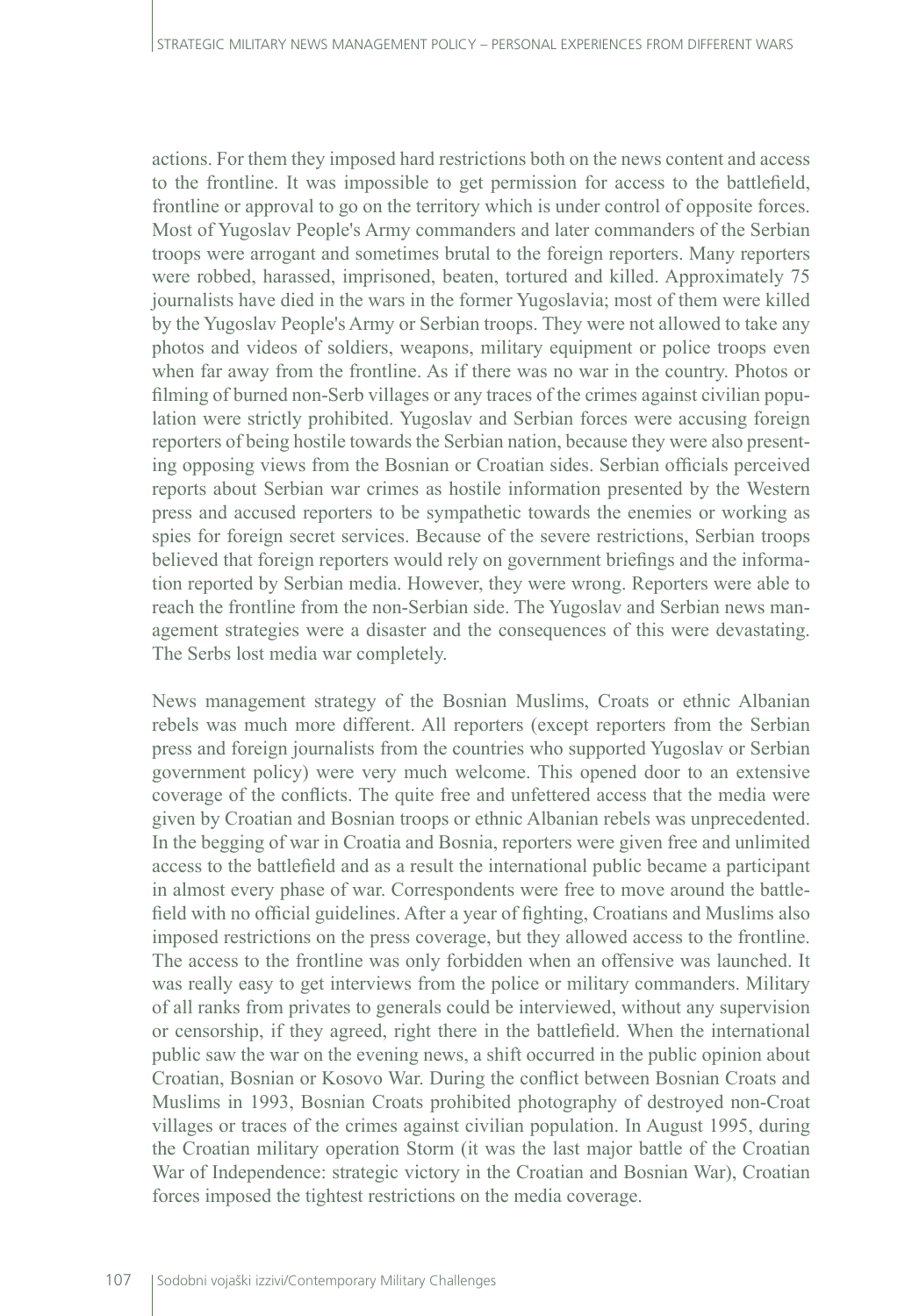Even big mistakes in the news media strategy in Croatia and Bosnia (1991–1995) did not persuade Serbian officials or commanders to apply changes. Because Belgrade did not officially declare war in Kosovo in 1998, the government allowed reporters to work in the region quite freely after they were given press accreditations. Some reporters, however, were not able to get accreditations. During combat operations, security troops blocked all journalist access to the region of fighting. Even "friendly reporters" (with some exceptions) did not have access to operational combat missions and the frontline and it was almost impossible to get any interview from the police or military commanders. Interviews with police officers or soldiers were prohibited. When in 1999 the conflict became a full-scale war with the NATO intervention, Serbian authorities issued a statement ordering an immediate expulsion of all reporters from NATO countries. The Serbian information minister said their reporting was supporting the "aggressive acts of NATO". Shortly afterwards, the Yugoslav information minister told foreign journalists in Belgrade that they were all welcome to stay. In practice, all journalists were expelled from Kosovo, except a few "friendly reporters" (from Serbia, Greece and Russia) who supported Slobodan Milosevic's policy. They were, however, working under severe restrictions and censorship, operating mainly from the Pristina hotel. A few reporters of Serbian state-run media were embedded in the Serbian Army. Military secret service personnel (former KOS officers) provided them with the materials and instructions where and how to report. The majority of foreign reporters were expelled not just from Kosovo, but from the entire Yugoslav territory. Only a few of the biggest mass media representatives (like CNN or BBC) were allowed to stay, but only in Belgrade, and they worked mainly from hotels.

A number of foreign reporters with experiences from the Croatian, Bosnian and Kosovo wars told me in Macedonia in 2001 that most of the Macedonian officials and commanders at that time were still using the same strategy towards foreign press like Yugoslav or Serbian troops years before. In the beginning of the conflict, reporters were quite sympathetic towards the Macedonians and were very disappointed with the Macedonian attitude towards foreign press. The state government and the security forces were using news management model that severely restrained journalists' work. They imposed tough restrictions on the access to the frontline. It was absolutely impossible to get permission for access to the battlefield or even approval to go on the territory which was under the control of the rebels. They hoped that the reporters would rely only on daily government briefings. However, that was not the case. Some reporters were able to cross no man's land and many of them were able to obtain information and pictures from the rebels or civilians. Most of the time, they ignored bureaucratic government briefings. The Macedonian news management strategy was a complete disaster, most of the foreign reporters perceived it as censorship. Not so much because the restrained media's ability to report from the frontline, but because of the government's efforts to disable reporters from obtaining information, video materials or photographs from the opposite (rebel) side. Moreover, a number of reporters who had covered other Balkan wars in the past were convinced that there was a small difference between an unfriendly, hostile attitude towards the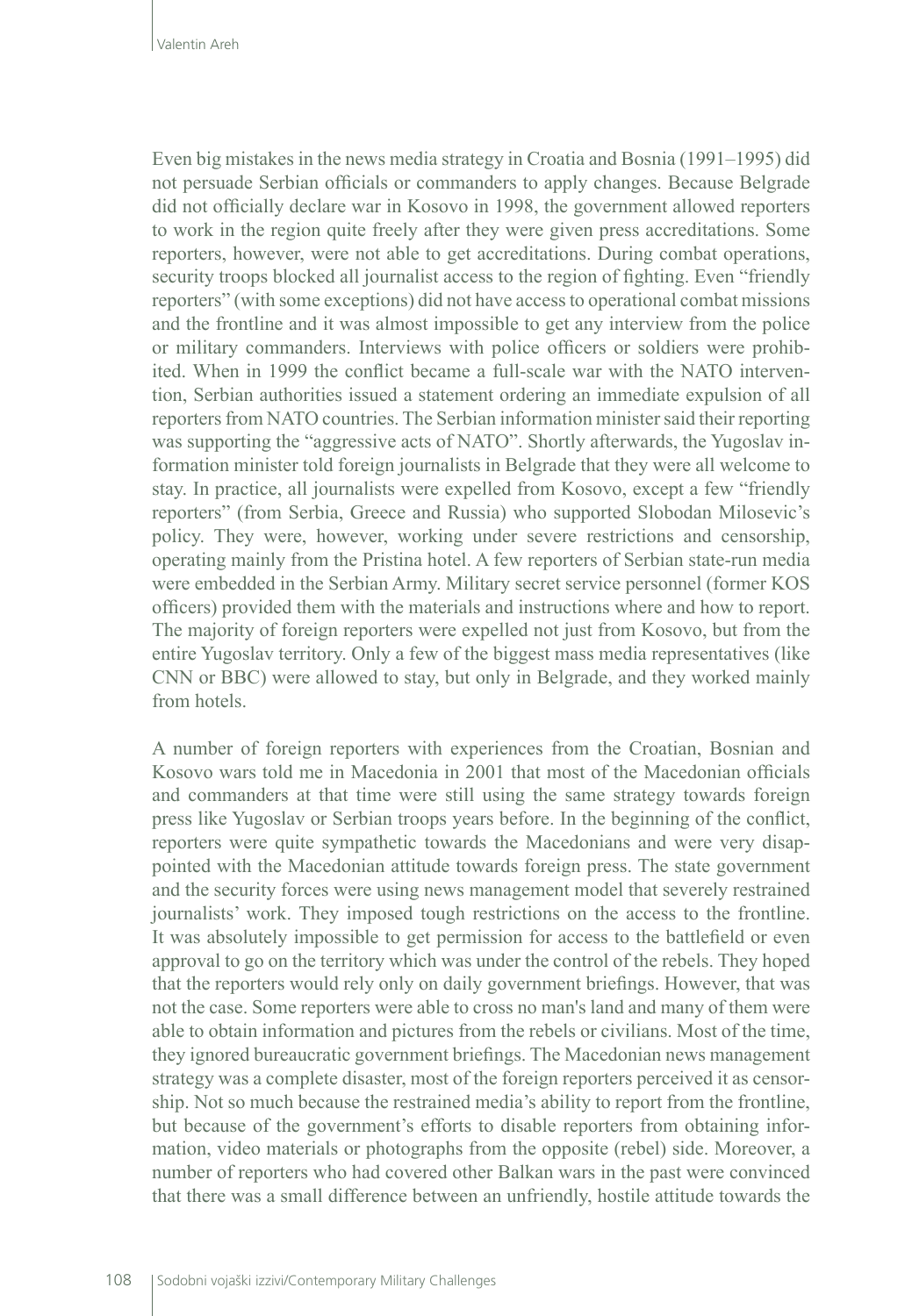foreign press, commanders from Serbian security forces, Yugoslav People's Army and Macedonian security forces. A lot of Macedonian soldiers, police officers and commanders had arrogant communication with the foreign reporters. They accused them of being sympathetic towards the rebelss and that the information they provided did not match the information provided on daily government briefings. There were even bizarre scenes when for example Macedonian police or military commanders shouted at reporters as if they were kids, teaching them how to do their job. This behaviour was identical to the behaviour of the Yugoslav People's Army commanders in the beginning of the wars in Croatia or Bosnia. There were also other bizarre scenes, for example when they even strictly prohibited to film or photograph soldiers or military trucks in the street in the middle of city. To them, everything was a military secret. An interesting fact is that there were almost no military briefings, as if the Army did not have anything to do with the press. Most of the commanders and state officials (like most of the civilians) were trying to convince foreign reporters that the war in Macedonia was just a result of U.S. and EU conspiracy.

On the other hand, ethnic Albanian rebels welcomed the reporters. Commanders acted like public affairs officers, providing reporters with full support for communication with the civilians and the troops. The reporters were able to work in the rebels' territory quite freely. It was not good for the rebels that they were not careful about hiding the information which could compromise units or command positions. Nevertheless, they imposed strict restrictions on filming of the rebels' faces, arms or combat positions. As opposed to the Macedonian security forces, they allowed reporters to move freely to the territory which was under Macedonian control. Even by doing so, they were not able to dominate the media coverage of the war and garner international public support. The NATO forces closed all routes from Kosovo to Macedonia so that it was very hard for the press to rich rebel territory.

## **2. 3 Second Chechen War (1999–2000)**

The second war in Chechnya was launched by the Russian Federation against Chechen Republic of Ichkeria. It ended de facto independence of Chechnya and restored Russian control over the territory. The war has been known for bitter fighting, brutality, massacres and indiscriminate shelling of large towns. During the Chechen war in January 2000, I was able to reach the region of northeast Georgia. Chechen troops and refugees sought asylum in the Georgian Valley of Pankisi, which has a reputation of being a lawless area. Chechens would cross the border freely to flee from the Russian Army, regroup and re-arm. Foreign visitors were discouraged from entering the region by a series of high-profile kidnappings. Georgian police and army kept their distance as well, as rumours swirled that the area was a base of heavily armed heroin smugglers. Embedded with a Chechen military unit, I was able to cross dangerous, snowy mountains from the Pankisi Valley to the south of Chechnya. This was certainly my most dangerous and difficult mission so far. There was a danger of Russian air strikes, attacks of the Russian Special Forces, a danger of the Chechen radical militant groups, a danger of being killed or kidnapped. We were forced to cross over 2,000 and 3,000 meter high mountain passes. The highest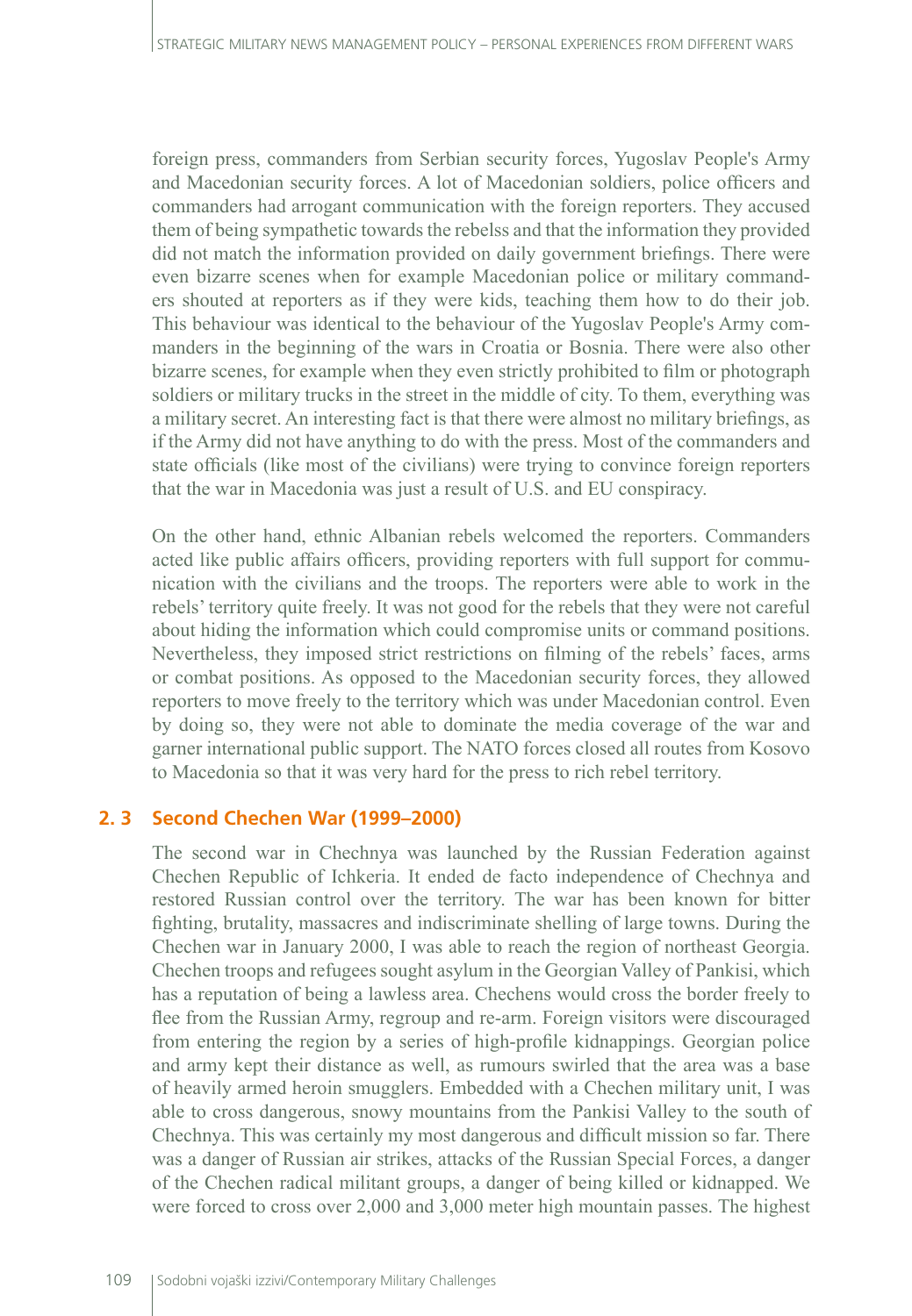mountain of the Eastern Caucasus is Tebulosmta at an elevation of 4,493 meters above sea level. Unfortunately, there were no other option to enter Chechnya.

More or less, Russia was still working with the same news management policy which it used in the times of the communist Soviet Union. There have been a lot of similarities between the previously described media management system in the communist Yugoslavia. Russian media freedom remained extremely poor. Journalists continued to find it extremely difficult to cover the news freely, particularly with regard to government corruption, organized crime, police torture, human rights abuses and the situation in Chechnya. Russia remains one of the most dangerous countries in the world for the media due to the widespread lawlessness that allows politicians, secret service agents, and criminals to silence journalists. The Russian federal Ministry of internal affairs controlled media access to the area of the Chechen conflict. Russian journalists told me unofficially that Moscow was dividing media representatives into two groups: friendly reporters and all the others. "Friendly reporters" were more or less all state-run media journalists, who had been proving their reliability for years to the secret service, military and authorities. Some of them had access to operational combat mission. Their reports were under severe restrictions and censorship. Officers provided "friendly reporters" with the materials and instructions on how to report and organize interviews and visits to the troops, the frontline etc. Russian editors and journalists received from the politicians, military and secret service orders and instructions on how to report. If media reports did not support the state policy, reporters lost permission to work and in some cases reporters or editors who had covered the situation in Chechnya have been killed or severely beaten. The number of threats, violent assaults and murders of journalists have created a climate of fear. After the war was officially over, the government imposed strict bans on all video material that showed fighting between Russian troops and the rebels. At any stage of war, reporters did not have any access to mission preparation.

What kind of news management program did Russia use for other journalists who were not "friendly reporters"? None. They did not allow them to enter Chechnya. During the war, Russia imposed severe restrictions for traveling to Chechnya. Foreign journalists were required to have government accreditation to enter Chechnya, but even those with proper documents were sometimes refused access. Several Russian and foreign journalists were detained while on assignment in the North Caucasus region. Russia lost the media war for international public support, but they did not lose domestic public support. Russian press and Russian public supported government policy and the war.

In the beginning of the war, Chechen troops welcomed foreign reporters. If they caught a Russian journalist, however, they would kill him as a spy. Most of the Chechen commanders, soldiers and civilians were very friendly towards the foreign press, providing them with full support. We were able to work quite freely; however, there was still considerable danger of abductions. Information which could compromise units or command positions was strictly hidden. After the fall of Grozny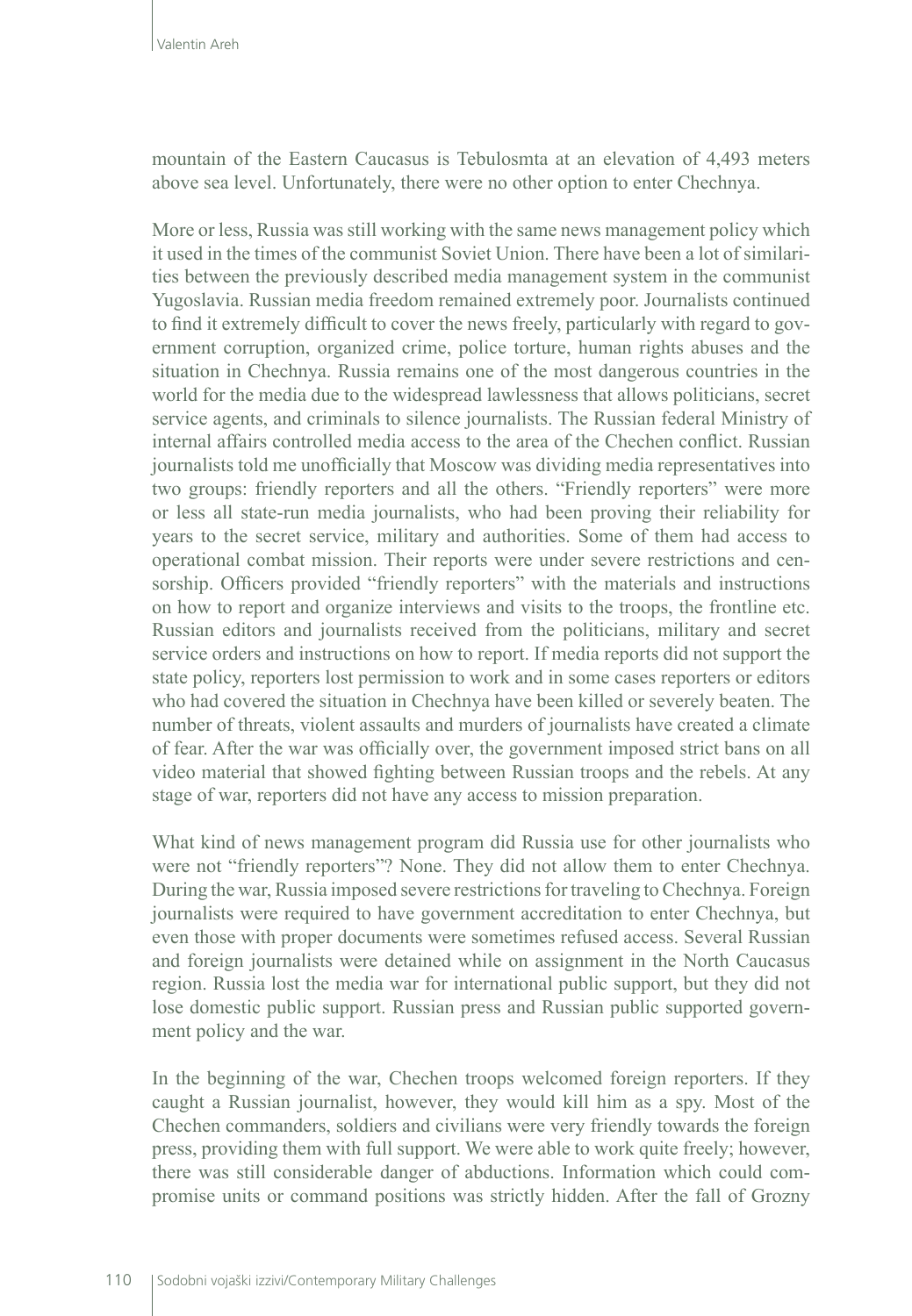(February 2001), it was forbidden to film or photo the rebels' faces or combat positions. When Chechen troops lost war and went to insurgency, foreign reporters were not welcome anymore, because they were very afraid of Russian secret service infiltration.

Because of the media blockade, abuses of human rights on both sides did not reach the audience. It was simply too risky for reporters to go on the Chechen side, while kidnapping was commonplace in the lawless territories by the Islamic radicals. On the other side, Russia prevented media from entering Chechnya. So there were no witnesses and media reports about brutal war in which Russian soldiers as prisoners were brutally beheaded, innocent civilians were consistently killed, women raped and hospitals blown up. There were no witnesses of the torture of prisoners, which was also a common practice carried out by Russian security forces and Chechen rebels. The siege and fighting in Grozny left the capital devastated like no other European city since World War II.

# **2. 4 Afghanistan War (2001)**

September 11, 2001 terrorist attacks led to the intervention in the Afghan Civil War by the United States and its allies. The main goal was to dismantle Al Qaeda, the terrorist organization led by Osama bin Laden and to remove from power the Taliban regime who supported Al Qaeda and hosted their leadership. Coalition forces were fighting in conjunction with the Northern Alliance. In the beginning, U.S. Army had no troops on the ground so they did not have the opportunity to control the media. But still, when U.S. conventional forces arrived to Afghanistan in 2002, lack of access became a frequent complaint. American journalists were permitted to embed with ground forces in limited numbers and for short periods of time.

With the permission of the Northern Alliance commanders, I arrived from Tajikistan to the town of Fayzabad in the east of Afghanistan as an Associated Press Television News associate. From there, we continued our way over the 4,430 meter high Anjuman Pass and Panjshir Valley to the direct vicinity of the capital Kabul. I stayed there from the beginning of air strikes against Taliban positions until the occupation of the capital. At that time, it was typical that there was no modern form of military force. Instead, combat power consisted of armed groups of tribal fighters. It is no surprise that there was no military news management. After having received media accreditation from the Area Command, the reporters had free access to Northern Alliance battle positions. We filmed and photographed without any limitations and we could easily make an interview with any soldier or commander. We easily accessed data such as the number of soldiers, reserve, weapons, unit tactics, methods of camouflage, location of headquarters or combat morale. We could be embedded with a unit and remain on the battlefield during engagements. Such unlimited access is on the one hand a journalist's dream, enabling the work without restrictions, but it is, on the other hand, hardly acceptable for a modern military force. Never in any war, where an organized modern armed force was engaged, did reporters have such unfettered access to the battlefield and movement within it, as it was the case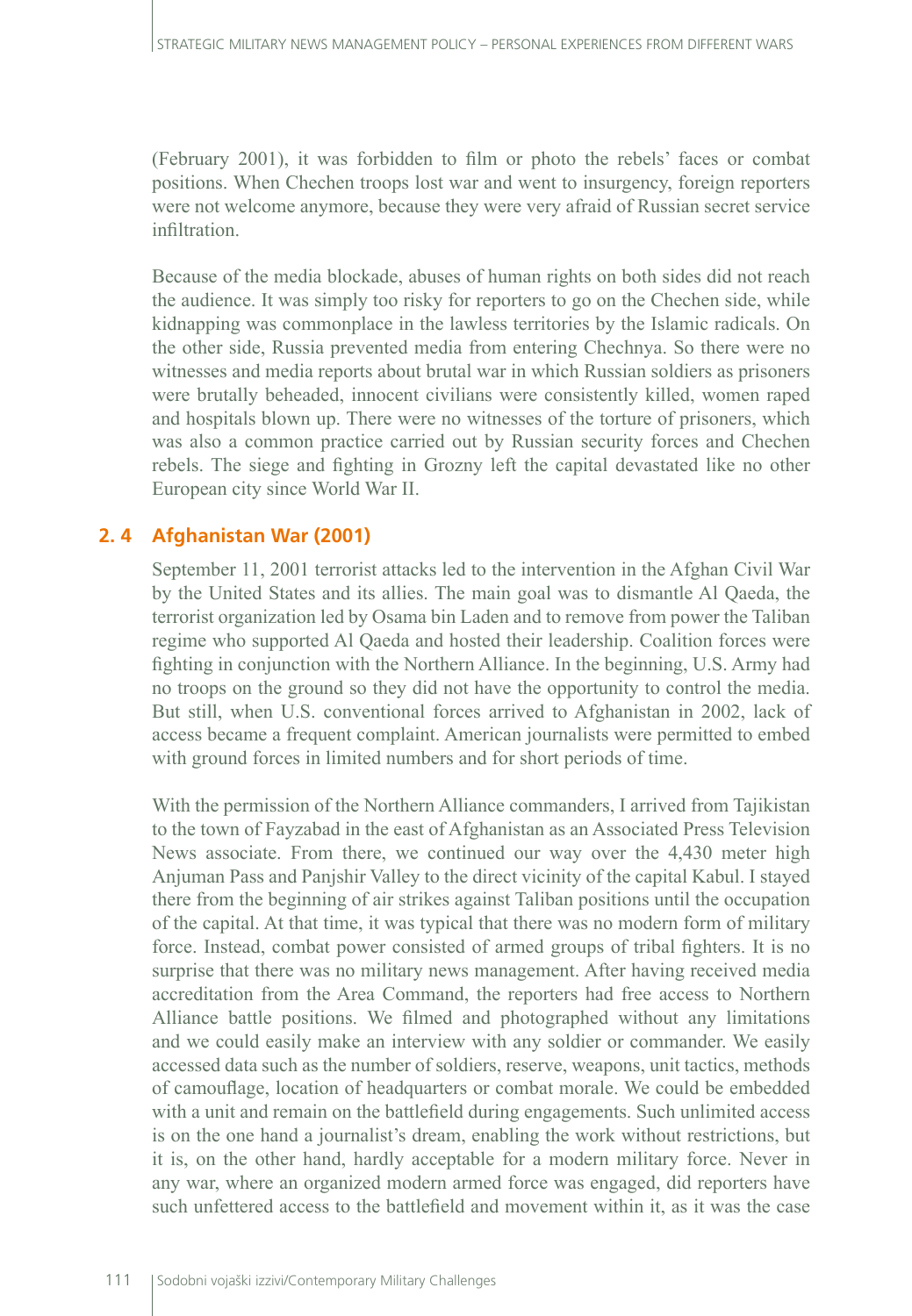in Afghanistan in 2001. Access to the battlefield on the Taliban side, however, was impossible, because the Taliban offered considerable financial rewards to those who would seize or kill a foreign journalist.

## **2. 5 Iraq War (2003)**

The Iraq War started on 20 March 2003 by an invasion force led by the United States against Saddam Hussein regime. It was followed by a longer phase of fighting, in which an insurgency emerged to oppose the occupying forces and the newly formed Iraqi government. As a journalist, I did not get permission to report from Baghdad, so reporting from the coalition side was the only option. And a better one too. As I experienced as a reporter visiting Baghdad 1998, Saddam Hussein's regime did not allow media access to the frontline, reporters were able to operate in Baghdad only, under severe restrictions and censorship. They operated mainly from the hotels. All our movements through the city were monitored by the Iraqi secret service officers which provided escort and all interviews or contacts with the Iraqi citizens were "on the record". Interviews with the military or police personnel were not allowed.

Colleagues who worked in Iraqi capital during the war in 2003 told me that only those reporters who agreed to full censorship were given accreditation and were allowed to stay in the country. Some of the media representatives lost accreditation because Iraqi government did not like their reports. The fear of expulsion further deterred hard-hitting reporting. Iraqi officials detained, threatened, or otherwise intimidated several reporters. Shortly after the war began, they detained four reporters on false suspicion of espionage. Such Iraqi news management policy turned mass media much more against Saddam Hussein regime.

The U.S. concept of "Embedded Media Program" was in 2003 really revolutionary for mass media and the military. The program and the rapid advances in technology permitted most media to file real-time reports from the battlefield first time in history. U.S. led coalition gave accreditations for covering the war: 692 journalists, photographers, and news crews (including 20 percent from non-U.S. media) who were embedded within U.S. and British military units and 1,670 reporters who were unilateral (because of the logistic problems, security and worries that the military could not guarantee safety and working environment for almost 3,000 reporters they divided journalists to those with "embedded" and "unilateral" status). When the war started, 408 journalists were embedded with ground units. "Embed" and "unilateral" journalists signed contracts with the military promising not to report information that could compromise unit position, future missions, classified weapons, and information they might find (see more: U.S. Department of Defense: Public Affairs guidance on Embedding Media during possible future operation/deployments in the U.S. Central Commands area of responsibility, Washington, Jan 2003). The programme defines "embedded media" as a media representative remaining with a military unit on an extended basis, perhaps a period of weeks or even months. Their decision was that media would be given access to operational combat missions, including mission preparation and debriefing, whenever possible. If needed, commanders would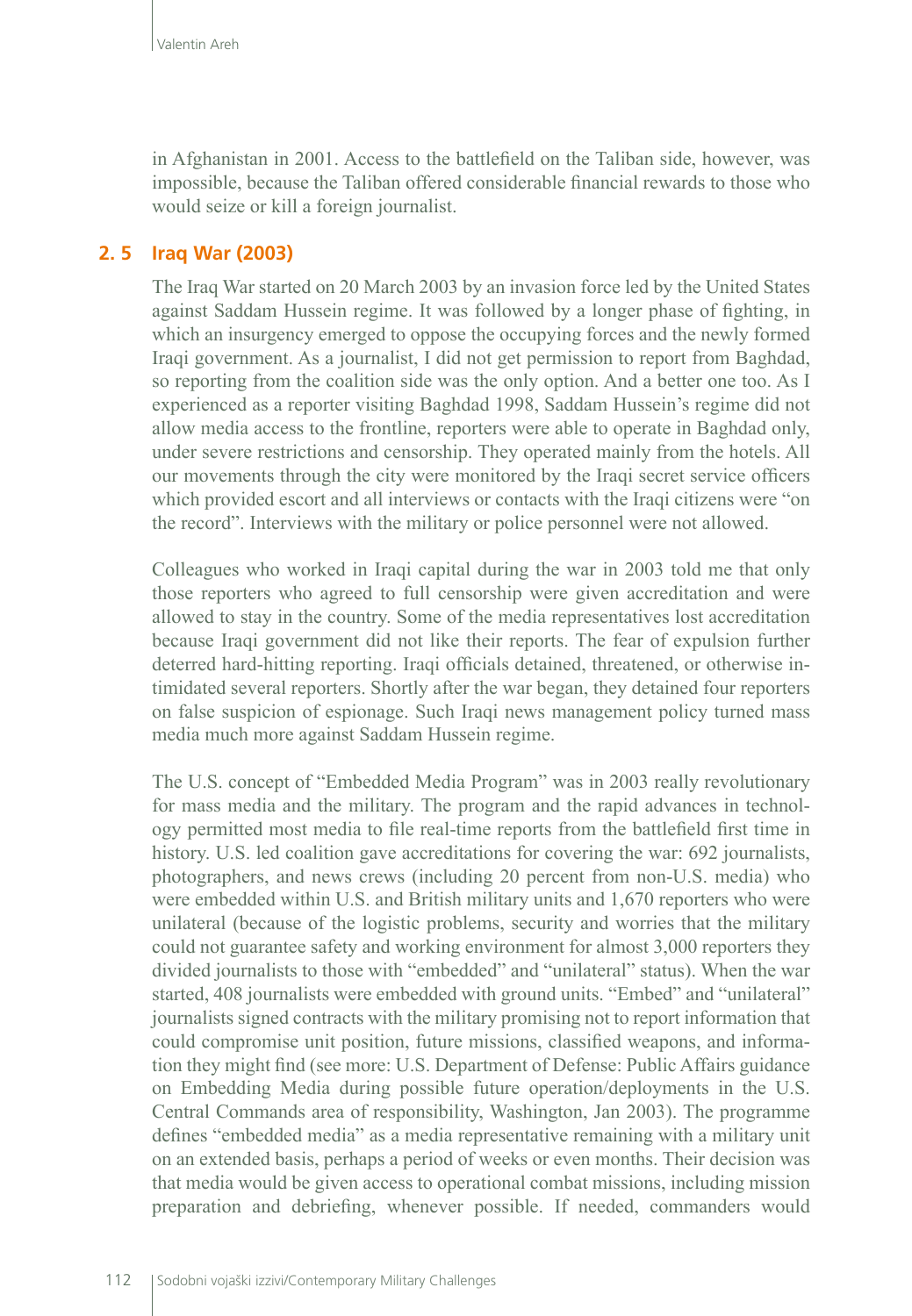provide the embedded media with billeting, rations and medical attention commensurate with that provided to members of the unit, as well as access to military transportation and assistance with communications filling/transmitting media products, if required. With this program, the Office of the Secretary of Defence had three objectives: dominate the media coverage of the war, counter third-party disinformation and assist in garnering U.S. public and international support. Embeds could stay with units as long as they wanted. Most of them voluntarily disembedded between 9 April and 1 May 2003 because major combat operations were declared over, freedom of movement throughout Iraq increased, and many large media organizations established bureaus in Baghdad (Wright and Harkey, 2004, pp. 4, 6).

Embedded journalists (and some unilateral ones) lived, ate, and travelled with the troops. Not only far away from the frontline, but also during combat operations in the battlefield, what was for the most reporters absolutely impossible in previous conflicts. They also came under enemy fire with the troops. Thanks to 24-hour news coverage, the public watched the steady advance to Baghdad and saw the toppling of the symbols of the Iraqi regime. The only limits were the function of operational security and communications transmission difficulties. From an analyst standpoint, the Pentagon's innovative decision in favour of the "Embedded Media Program" is a fascinating case of organizational change in an exceptionally large, hierarchical, and presumably change-averse bureaucracy operating in a fast-paced and instable environment (Rid, p. 3). Critics of U.S. intervention in Iraq criticized embedded journalism. The practice has been criticized as being part of a propaganda campaign and an effort to keep reporters away from civilian populations and sympathetic to invading forces. But many of relevant studies shows (see: Cardiff School of Journalism: The role of embedded reporting during the 2003 Iraq war. Cardiff University, London, 2003. UN Institute for Media, Peace and Security: Lessons to be learned from 2003 Iraq war. Oxford, 2003.) that critics were unable to find evidence that substantiated the argument, that embedding turns reporters into public relations officers for the military – indeed, they were able to find examples in which embedding enabled journalists to subject military claims to critical scrutiny in a way that they wouldn't have been able to do if they were dependent on the U.S. military's briefing operation at Central Command in Qatar (Lewis, 2006, p. 3). In previous wars, reporters never had access to operational combat missions and mission preparation in such a large scale.

The "Embedded Media Program" was successful from the perspective of the military and the media. In is true that the US Army and especially the commanders on the field got more responsibilities, but also excellent opportunity to show their part of the story from the battlefield. In combat the commander is responsible for everything that belongs within his circle of influence. Since embedded reporters were attached to units, these reporters now become a commander's responsibility. The "Embedded Media Program" provided the media unprecedented access to military units and members of those units and allowed the American and international public to witness soldiers during combat operations. The military-media relationship was strengthened, the cultural gap was reduced, and many of the lingering suspicions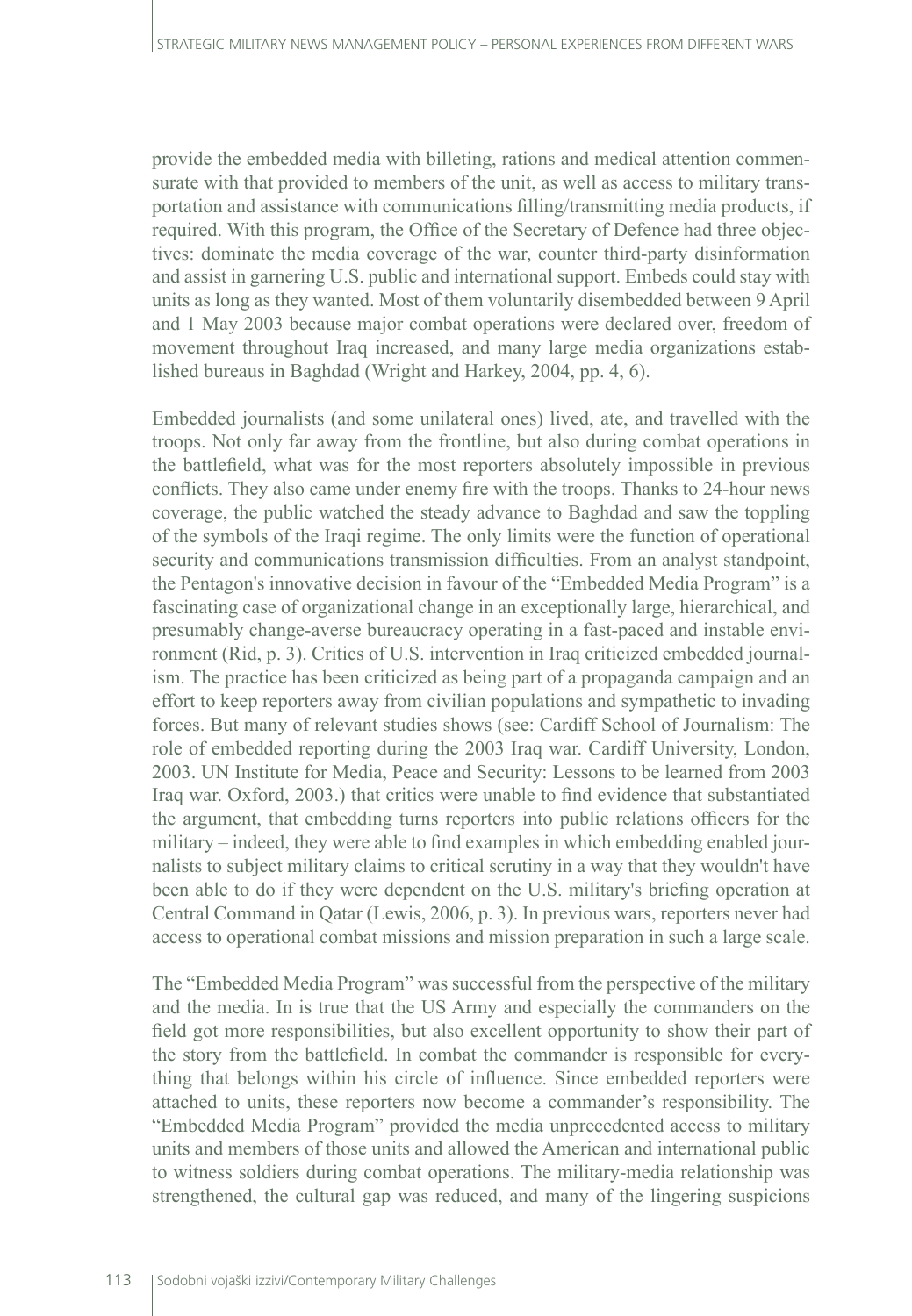that each institution had of the other were greatly reduced. Because the interaction between the many individuals involved in the program was so close, relationships were formed that will assist both institutions in the coming years—when young commanders become senior commanders and reporters become producers, editors, and bureau chiefs (Wright and Harkey, 2004, p. 6). In public media, some authors mistakenly presented embedded journalism as a new concept because the term "embedded" first came into use in the media coverage of the 2003 invasion of Iraq. We have to know that embedding media with the military is not a new thing, but the magnitude of the effort and the number of media embedded was unprecedented.

Was the "Embedded Media Program" perfect? No, it was not. It was certainly a lot better than it was in the previous wars when war correspondents basically had no access to the frontline during combat activities (except in a short Slovenian war and in the first months of fighting in Balkan Wars and Afghanistan) or had no access to the country in war. But the main problem for the embedded reporters was the fact that they were assigned to a specific unit and had to stay with that unit unless permitted to leave. They were unable to rush off to another area where there might have been more action. If your unit was far away from action for a longer period of time, then you did not get any useful story for a long time. That also meant that you could not get where you wanted, which was crucial for media in democracy. The programme was certainly not perfect for 1,670 unilateral or non–embedded reporters. Only a small number of them were able to enter Iraq. That is the main reason why stories reported by many unilateral journalists in Kuwait tended to be more negative for U.S. led coalition troops. The Pentagon frowned on the presence of unilateral reporters in Iraq. Officials repeatedly warned that the military could not guarantee their safety and urged them to avoid the country. Once the war began, Kuwaiti authorities systematically prevented non-embedded reporters from entering southern Iraq. Those wishing to travel to the border were required to obtain official approval from the Kuwaiti government. In practice, only few received it. If the reporters managed to cross the border, they could work quite freely. U.S. and British military authorities often would not speak to them or allow them into military bases. Those unilateral journalists entering Iraq illegally do so at higher risk, with no expectation of any assistance from a coalition army. The unilateral crews were often thrown out of the war zone to Kuwait by coalition units because they did not have an embedded status. Embedded reporters were also much safer. As Bryan Whitman, Deputy Assistant Secretary of Defense for Public Affairs (U.S. Department of Defense) said: "The independent, or unilateral, journalists out on the battlefield had everything wrong that could go wrong happen to them. They got killed; they got injured; they got captured; they got lost. Every bad scenario that you could think of happened to them. And that is not to say that it wasn't dangerous for embedded journalists either" (Sylvester and Huffman, 2005, p. 45). Indeed, nearly all of the 14 journalists killed during the initial stage of the war were unilaterals.

The "Embedded Media Program" allows new found freedoms to the media representatives on the battlefield but, it does not mean unrestricted access and reporting of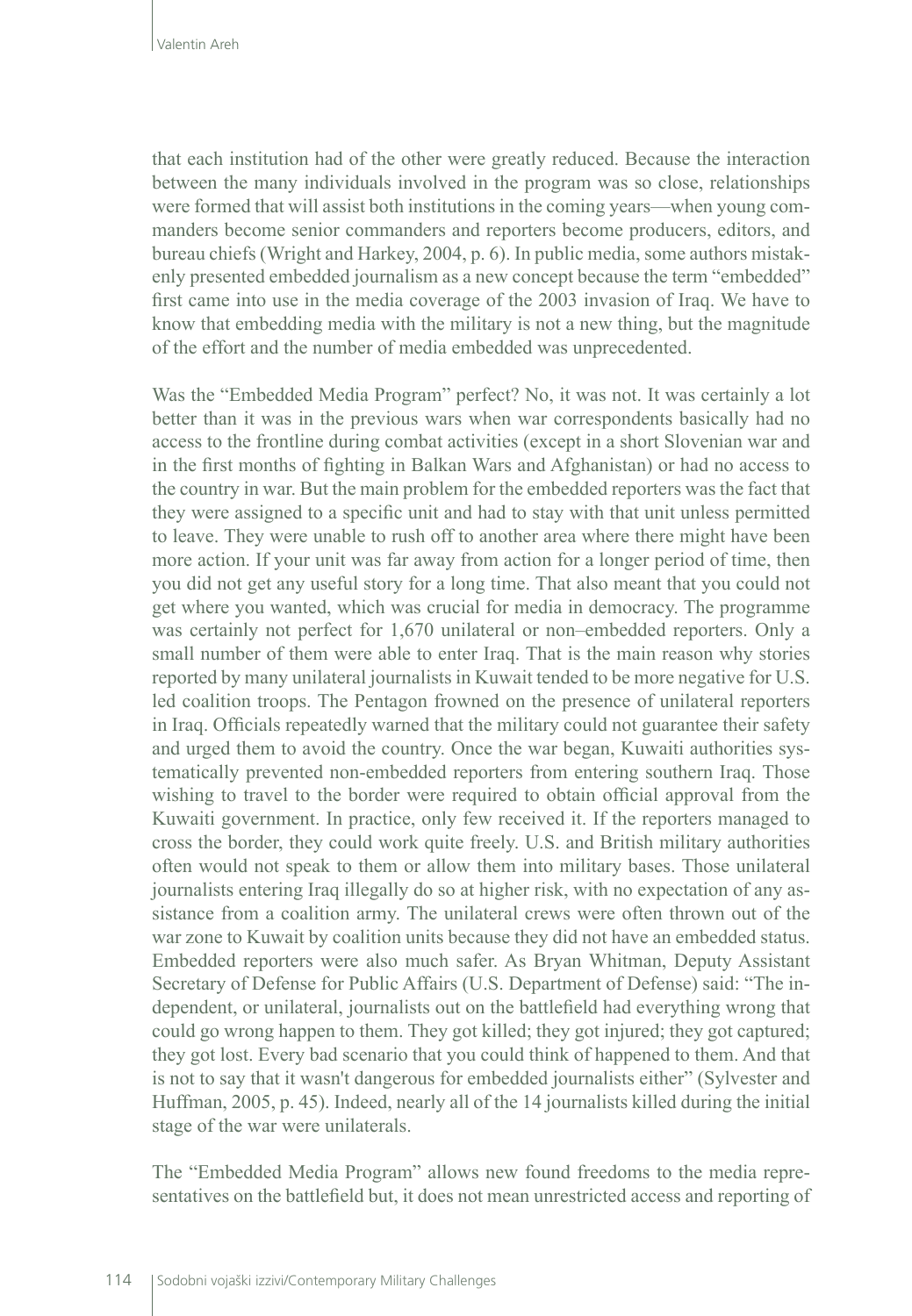military operations. We all got clear guidelines established to ensure the safety and operational security of the media and military personnel. Violations of these rules could result in the termination of that media's permission to report from coalition forces side.

Military news management which wants to severely restrain the media's ability to report from the battlefield could represent a threat to freedom of speech and to the foundation of democracy. The military control over the press could encroach on basic freedoms. For professional journalism in democracy, it is unacceptable to become a propaganda tool. On the other hand, however, we have to understand military resistance and desire for operational secrecy. There is no commander who would want to be held responsible for the failure of a military operation or even for the death of his soldiers because of free media access to the battlefield. Citizens of a democracy have the right to know about and judge what operations are being planned and conducted in their name. The military has an operational requirement for information to be made available only on a need-to-know basis. We are talking about the balance between citizens' "right to know" or the media's expectations/ demands that the military grant them access to the battlefield, and military resistance and desire for operational secrecy. As we have seen from the history: the balance is a delicate matter. From army's perspective, it is essential to develop a quality strategic military news management. According to my experiences, the most improved and developed public relations concept seems to be the "Embedded Media Program", although the program was not very attractive for the media. An attractive program for us, reporters, would be a full and unlimited access to the battlefield like we have seen in a short Slovenian war and first months of fighting in Balkan Wars and Afghanistan. But for the military, this could represent a serious security risk. The "Embedded Media Program" appears to be the best solution to date at balancing the needs of the press and the military, although some improvements remain to be made: to allow more reporters to be "embedded" from different countries and to develop strategies which allow reporters to be able to rush off to another area where there may be more action. **Conclusion**

- *1. Benowitz, E. A., 2001. Principles of Management. New York: Cliffs Notes.*
- *2. Hallin, D. C., 1989. The "Uncensored War": The Media and Vietnam. New York: Oxford University Press.*
- *3. Hoskins, A., O'Loughlin, B., 2010. War and Media: The Emergence of Diffused War. London: Royal Holloway, University of London.*
- *4. Johnson, P., 2003. For cable news, Iraq war is a clear victory. USA Today. [http://](http://usatoday30.usatoday.com/life/world/iraq/2003-04-08-cable-news-main_x.htm) [usatoday30.usatoday.com/life/world/iraq/2003-04-08-cable-news-main\\_x.htm,](http://usatoday30.usatoday.com/life/world/iraq/2003-04-08-cable-news-main_x.htm) 04.09.2003.*
- *5. Keller, U., 2001. The Ultimate Spectacle: A Visual History of the Crimean War. Amsterdam: Gordon and Breach Publishers.*
- *6. Lewis, J., 2006. Shoot First And Ask Questions Later: Media Coverage of the 2003 Iraq War. New York: Peter Lang Publishing, Inc.*

### **Bibliography**